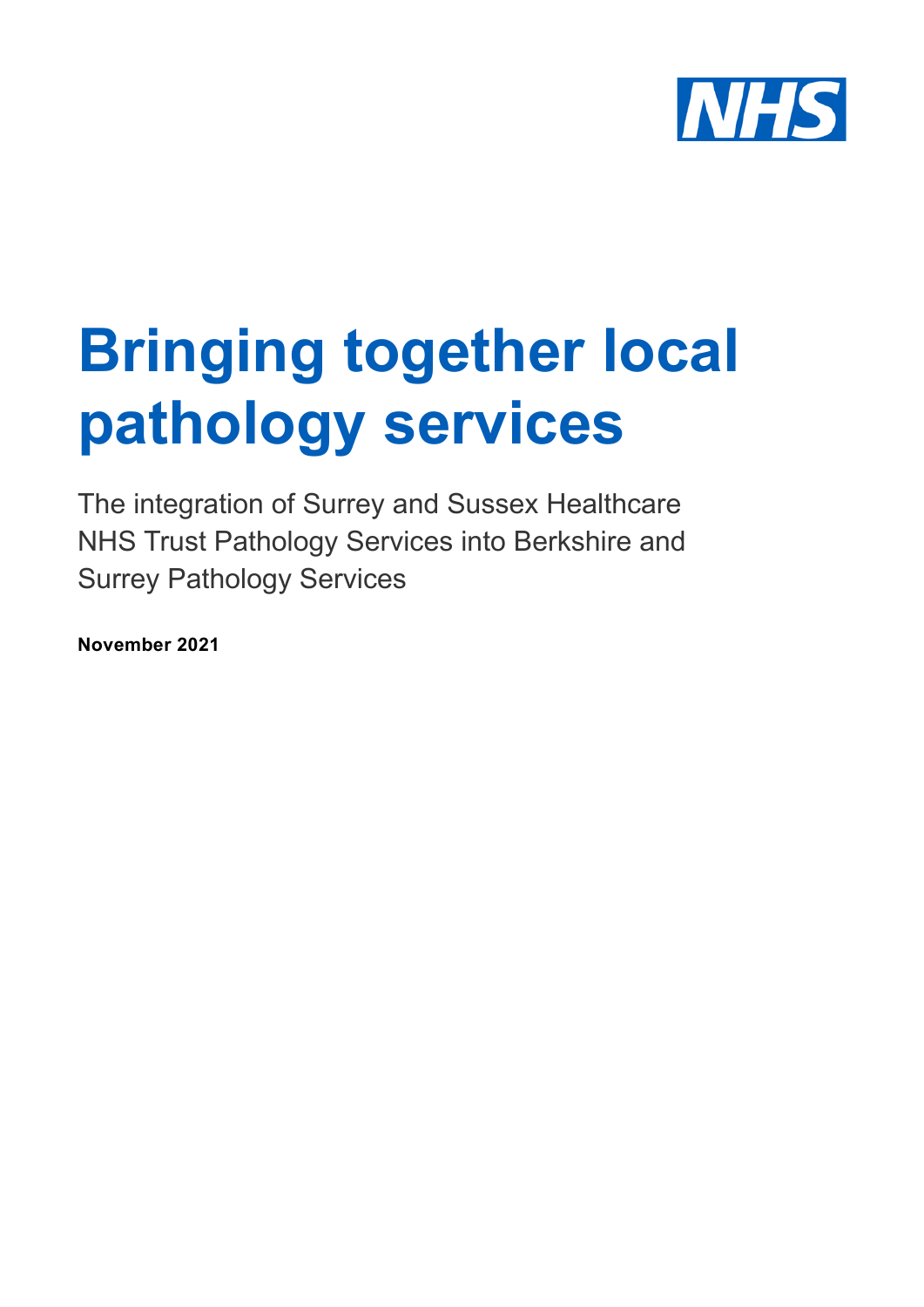### **Welcome**

Pathology represents the cornerstone of patient care. It sits at the core of an integrated health system, supporting every aspect of healthcare. The ongoing COVID-19 pandemic has shone a spotlight on how fundamental pathology is to our everyday lives. It has allowed people to emerge from restrictions, to see loved ones and to help businesses reopen.

Local healthcare providers – and their patients – rely on the expertise, facilities, technology and solutions provided by their pathology providers. As more people live longer with more complex health needs, demand for healthcare services increases. Healthcare systems are adapting to help meet this demand – and larger, joined-up networks of pathology services are needed to improve resilience, responsiveness and efficiency while also continually maintaining quality and clinical safety standards.

More and more pathology service providers across the UK are joining forces. Berkshire and Surrey Pathology Services (BSPS) was one of the first NHS pathology networks to emerge; it is rooted in a cooperation between two NHS Foundation Trusts in 1998. It is now one of the largest NHS pathology providers in the country – and is a contractual joint venture between a number of NHS Trusts that now includes pathology services provided by Surrey and Sussex Healthcare NHS Trust (SASH).

This document provides more information on the integration of SASH pathology services with BSPS – including what it means for staff, service users and patients. If you have any questions about any of the changes, please email [fhft.bsps-sashintegration@nhs.net](mailto:fhft.bsps-sashintegration%40nhs.net?subject=) and we will respond to you.

#### **Dr Bruce Stewart**

Chief of Pathology, Surrey and Sussex Healthcare NHS Trust

#### **Nicola Newman**

Managing Director of Berkshire and Surrey Pathology Services, Berkshire & Surrey Pathology Services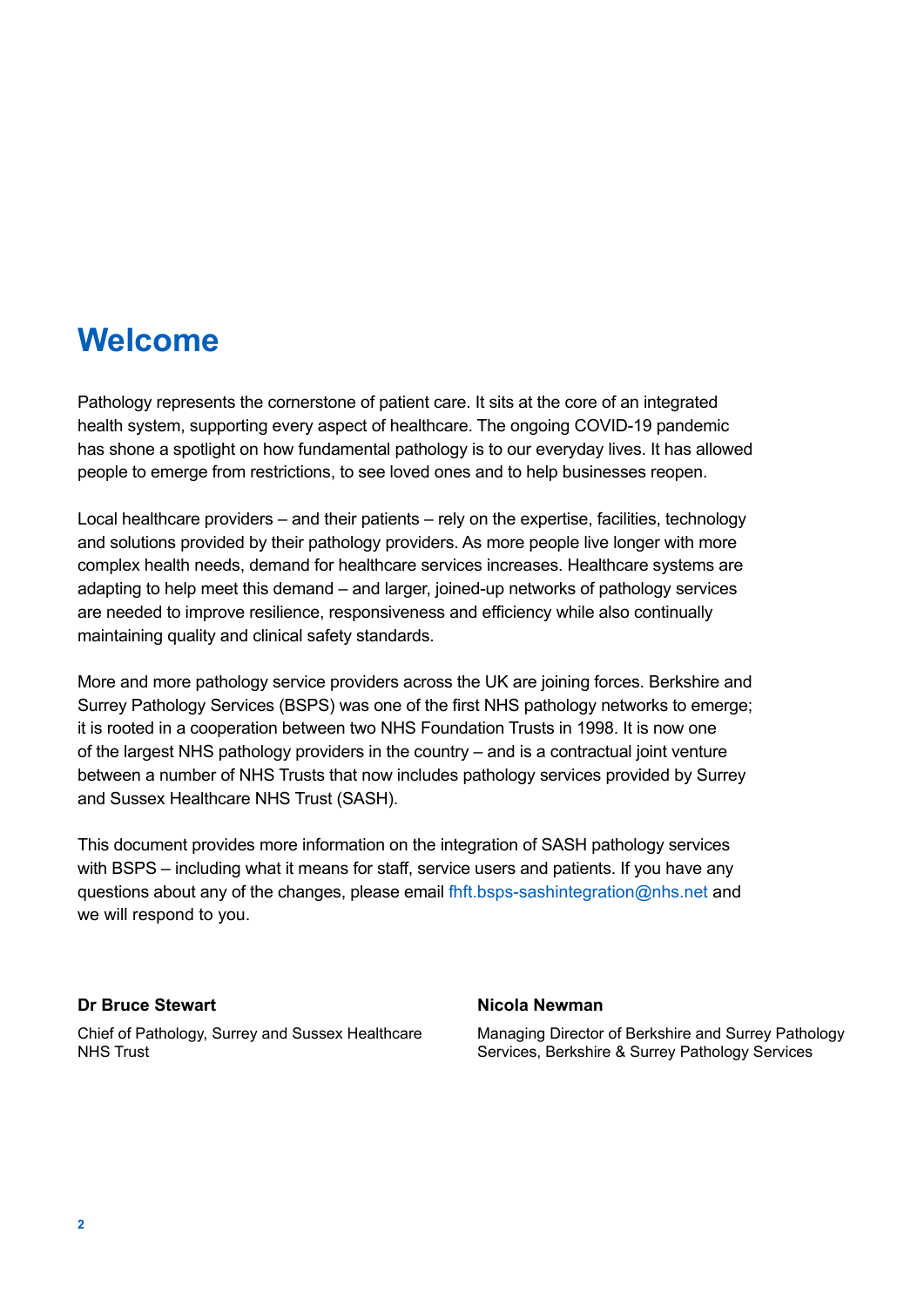### **1. Background**

#### **Frontier pathology network**

SASH was previously a partner in the Frontier pathology network with Brighton and Sussex University Hospitals NHS Trust. The national policy on networks resulted in NHS England designating Frontier into South 7, which also included East Sussex Healthcare NHS Trust and Western Sussex Hospitals NHS Foundation Trust. At this time, these four Trusts were incorporated into the Sussex and East Surrey STP (Sustainability and Transformation Programme).

#### **The Surrey Heartlands Health and Care Partnership**

However, a recent restructuring of the Surrey Heartlands integrated care system (ICS) – known as the Surrey Heartlands Health and Care Partnership – resulted in SASH now also being part of Surrey Heartlands, which has all of its pathology provided by BSPS. In addition, SASH has the Royal Surrey County Hospital as its main cancer centre. These factors led to consideration of SASH integrating with BSPS. Following the evaluation of a full business case by SASH's Board and the Boards of the existing BSPS Partner Trusts, this integration was approved.



#### **Strengthening local pathology services**

The collaboration – which has now been formalised – means BSPS is now the largest pathology provider in the country. It increases the resilience of our pathology services and also means that SASH pathology services are joining a single managed UKAS-accredited pathology service for the entire Surrey Heartlands ICS with end-to-end IT connectivity across the whole area.

As a single organisation, we will benefit from shared knowledge and expertise, as well as increased resilience and buying power. The eventual cost savings, once reorganisation is complete, will be reinvested in our services.

Integrating the two pathology services will also mean:

- Greater professional training opportunities for staff, based on the Investors in People model and linked to organisational objectives
- Improved quality standards with an increased pool of consultant expertise across sites
- Rapid introduction of new technologies and techniques to benefit clinicians and patients – as well as pathology staff with more regular access to new techniques and technology
- Faster turnaround times, including more collections for GPs (a minimum of two and a maximum of four runs per day) and hourly shuttles between hub sites, providing quicker and more accurate results for patients
- Enhanced and expanded rapid testing on Acute Trust sites and extensive rapid testing to support diagnostic hubs, NHS Trusts, GPs, community centres and other health service providers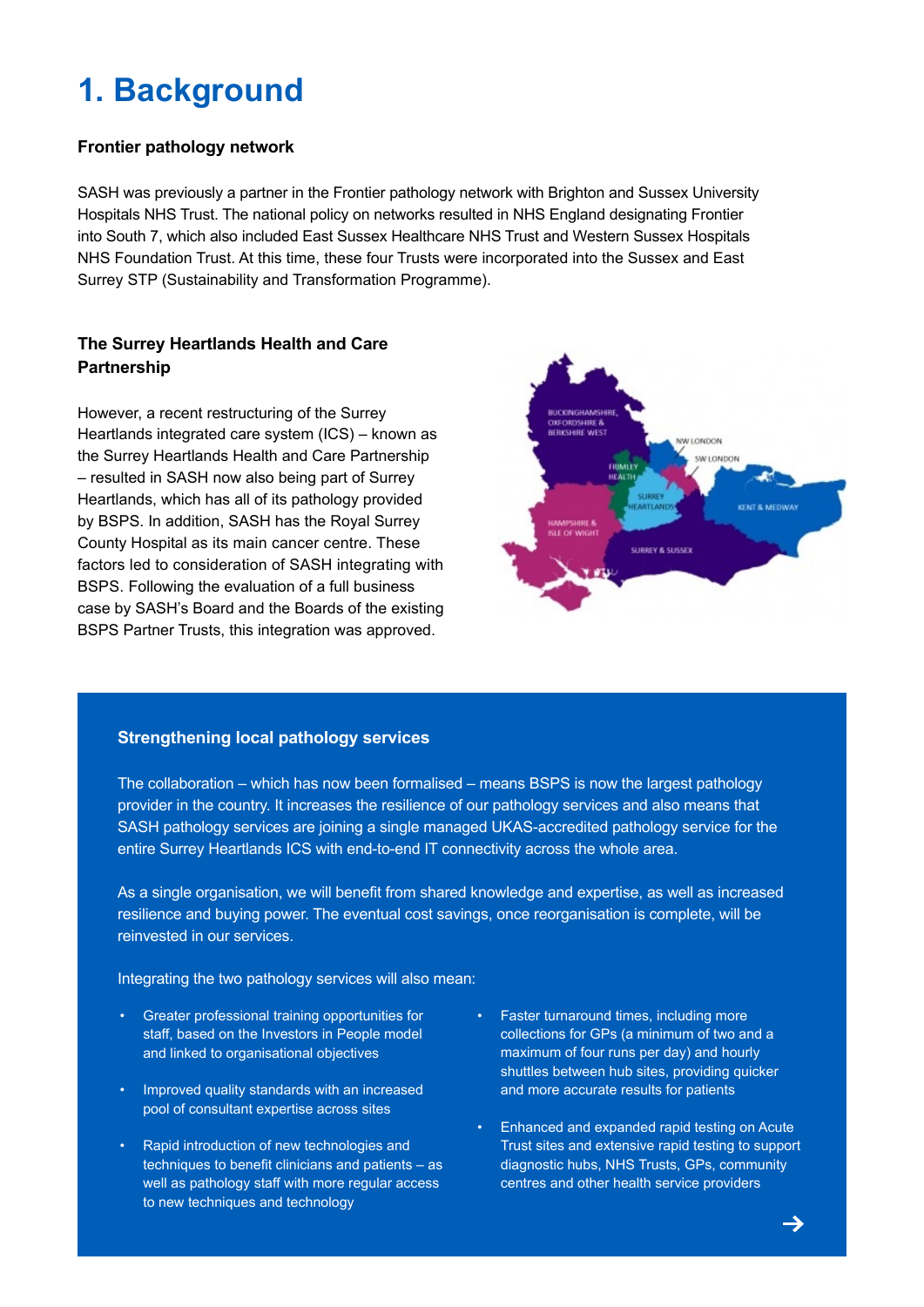#### **Continued**

- Consolidated logistics, including a joined-up dedicated Pathology transport service to transfer specimens safely between laboratories as well as end-to-end IT connectivity that will speed up results
- The expansion of a larger, more resilient organisation that can 'do things once' – from procurement to best practice and investment – for the benefit of all Acute Trusts served by it
- A single fully integrated pathology service across all partner Trust providers with the most up-to date IT, which is in direct strategic alignment with its Integrated Care Systems
- Integration with larger national and regional pathology services including NHS England bowel and cervical cancer screening and PCR testing of COVID-19 swab samples
- Integrated Clinical Governance and Quality through a larger, joined-up UKAS accredited service
- Significant economies of scale, reducing costs and reinvesting savings into the NHS, while creating significant opportunities for growth in a changing environment of fewer, larger Pathology networks

### **2. Ways of working and consultation**

#### **What this means for current ways of working**

The collaboration means there will be changes to the senior management structure for SASH pathology departments, as SASH pathology services are now formally part of the BSPS network. This will include some changes to reporting frameworks and ways of working to facilitate the integration and joined-up systems, which will ultimately deliver faster turnaround times for service users and patients.

#### **Consultation with staff**

Some members of staff will be more directly affected. This includes staff in services where it is proposed that work will transfer from SASH sites to other BSPS locations, in addition to those who would be affected by minor changes to job descriptions (including harmonisation across the network), responsibilities and direct reporting arrangements. A consultation process with individual employees who are directly affected and with the Trusts' Trade Unions is taking place from 1 November 2021 – 30 November 2021.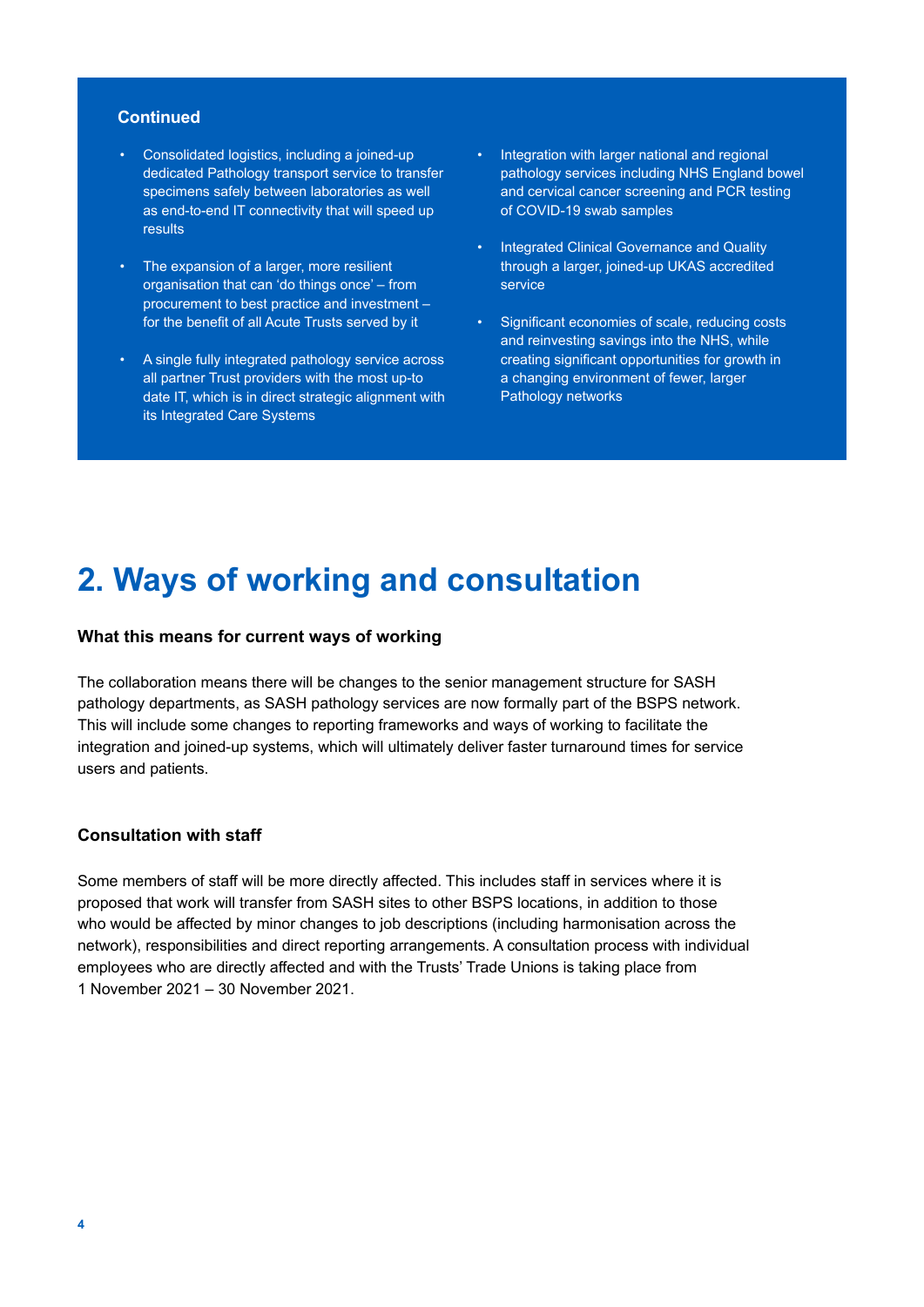### **3. Key timescales**

#### **A phased approach to service changes**

It is intended that all SASH services will be integrated into the BSPS unitary management structure from 13 December 2021.

Routine acute work will continue on SASH Acute Trust sites, which will include enhanced and expanded rapid molecular testing on site.

It is proposed that some services will change location in planned phases during 2022. The phased approach will help us all to continue delivering our business as usual whilst we become acquainted with new technology, systems, sites and ways of working. Subject to consultation, we expect services to integrate with the BSPS pathology networks as follows:

- Microbiology services currently provided at Crawley Hospital will transfer to Frimley Park Hospital in January 2022
- Around 50% of SASH Blood Sciences work (which is GP-derived activity) will move to Frimley Park Hospital in June 2022
- Immunology and virology work, currently 'sent away' to Royal Sussex County Hospital, will be processed at St Peter's Hospital from January 2022
- The majority of SASH Cellular Pathology work will move to Royal Surrey County Hospital in September 2022

#### **The BSPS pathology network**

BSPS is currently one of the largest pathology networks in the country, providing safe, high quality, clinically led diagnostics. The NHS-led pathology network is a joint venture between five NHS Trusts: Frimley Health NHS Foundation Trust, Royal Surrey NHS Foundation Trust, Ashford & St Peter's Hospitals NHS Foundation Trust, Royal Berkshire NHS Foundation Trust; and now Surrey and Sussex Healthcare NHS Trust.

Last year – before SASH's inclusion – the service delivered more than 50 million tests supported by 1000 WTE staff working across the network. The integration of SASH to form a new and expanded BSPS pathology network offers an exciting opportunity to enhance all of our pathology services, expand the service offering over time and deliver high-quality results using the latest technology. The integration will provide access to industry-leading diagnostic equipment and a wider range of clinical specialties and research opportunities that are available in a larger pathology network.

SASH has joined BSPS alongside the four existing NHS Trusts, expanding one of England's 29 pathology networks approved by NHS England/NHS Improvement. This will mean that SASH's pathology service will move from Network South 7 into Network South 5 (BSPS is NS5). By integrating SASH pathology services with the BSPS pathology network, BSPS will have overall accountability and responsibility for the delivery and management of pathology services delivered on SASH sites.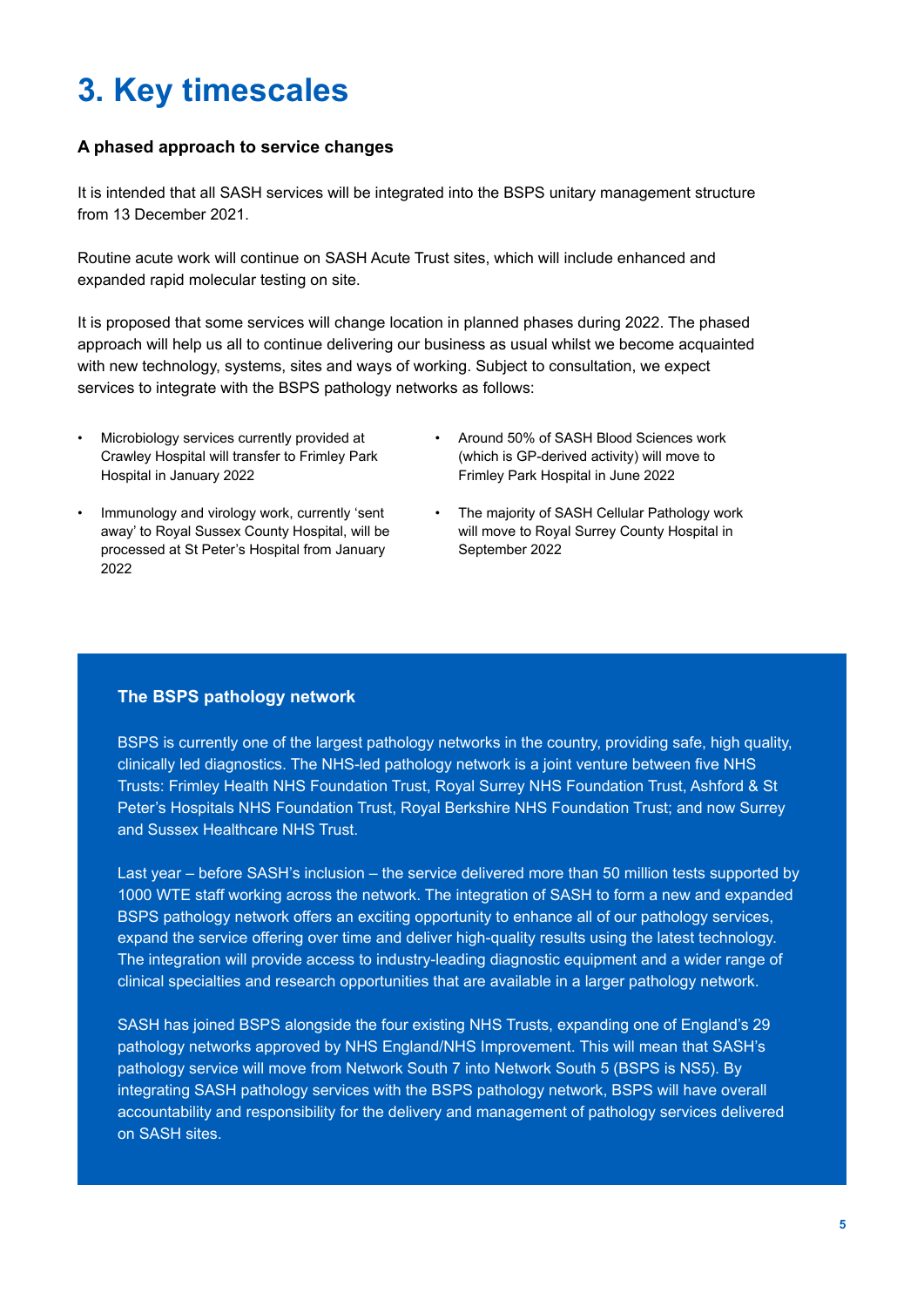### **4. BSPS Unitary Management Structure and Governance Arrangements**

BSPS operates a single integrated governance and management structure across its partner Trusts, with a unified budgetary framework. The network's governance arrangements reflect a partnership of equals, supported by Board level agreements to share risks and benefits, including investment and income.

#### *The BSPS board*

The BSPS Board has responsibility for ensuring provision of pathology services in accordance with the governance standards of each partner Trust. Prior to the integration of SASH, its membership comprised the Chief Executive Officers and Finance Directors of the four partner Trusts, in addition to the BSPS Managing Director, Finance and Commercial Lead, Chief Operating Officer, Clinical Governance, Quality and Service Improvement Lead and Medical Director.

#### *The BSPS Senior Executive*

The BSPS Managing Director leads the BSPS Senior Executive, which also includes the Finance and Commercial Lead, Chief Operating Officer, Clinical Governance, Quality and Service Improvement Lead and Medical Director. The BSPS Managing Director has overall responsibility for the services provided across BSPS and has delegated specific duties to competent clinical and management personnel to ensure compliance with the expected standards.

#### *The BSPS Executive*

The BSPS Executive comprises of the Senior Executive Team, Associate Medical Directors, Clinical Leads for each pathology specialty, General Managers, Chief Clinical Information Officer, Chief Information Officer and Head of HR for BSPS. The BSPS Executive has operational and strategic responsibility for the pathology services provided by BSPS and will be accountable for all aspects of the service.

#### *Employment Arrangements and Licence to Practice Agreement*

BSPS's Partner Trusts are the legal employers of staff working for the network. Staff are typically employed by the Trust at which they spend the majority of their working time.

BSPS staff are employed on the terms and conditions of their employing Trust.

BSPS's unitary management structure means that an employee's direct line manager and/or senior management team may be employed by a different partner Trust. However, a Licence to Practice Agreement exists between all partner Trusts, which allows network staff to work across all BSPS sites and to be integrated into the BSPS management structure.

Each partner Trust has an HR lead for BSPS, at Business Partner or equivalent level, to oversee workforce matters relating specifically to BSPS staff employed by their Trust. Support is also provided via other Trust based colleagues in transactional workforce services including recruitment, payroll and workforce information.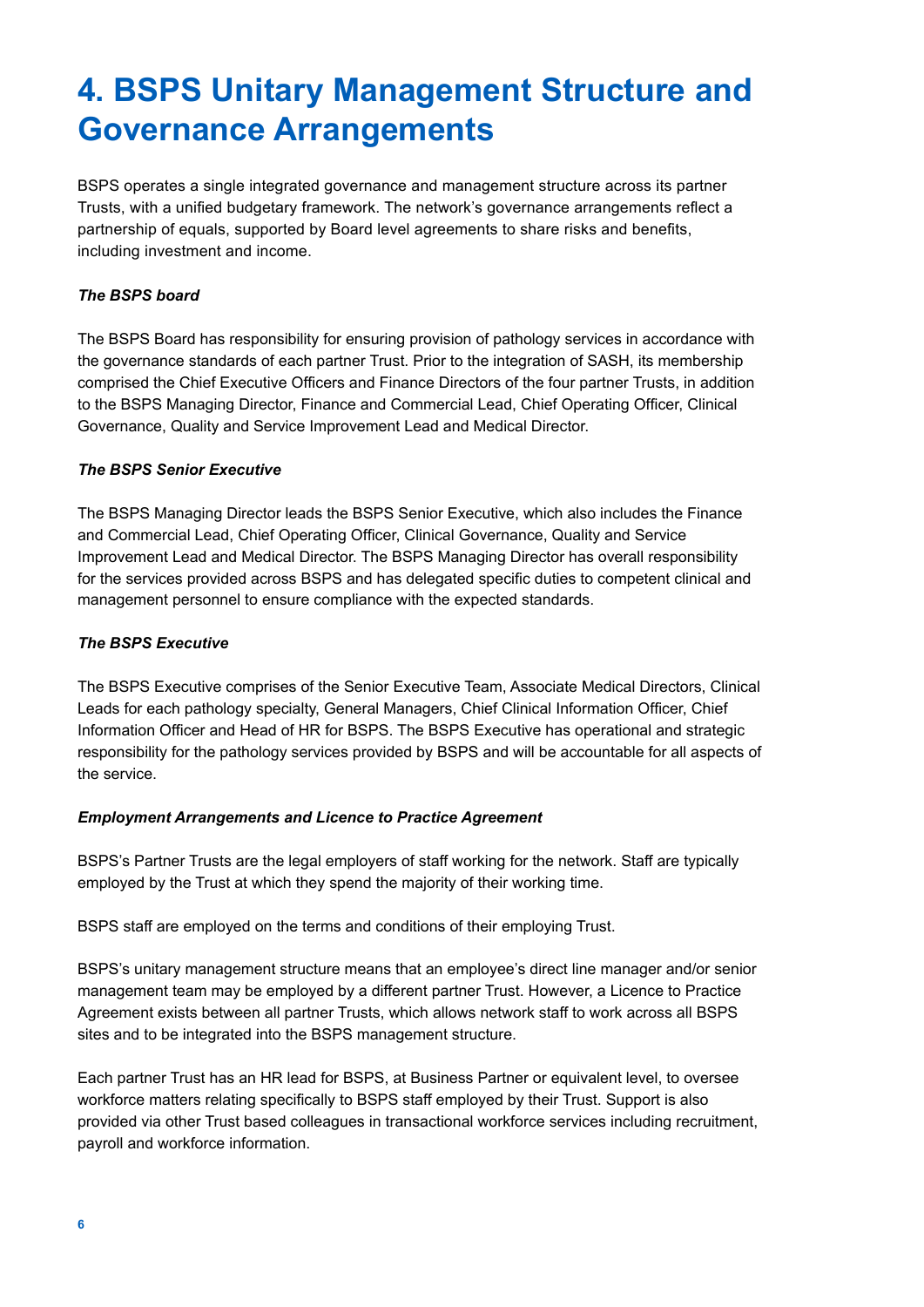### **BSPS Governance Arrangements**



## **5. Integration of SASH Pathology into the BSPS Unitary Management and Governance Structure**

#### *Expansion of the BSPS Board*

As a result of the integration of SASH into BSPS, SASH's Chief Executive and Chief Finance Officer have joined the BSPS Board. SASH will be an equal (1/5th) partner in deciding the strategic direction of BSPS.

#### *BSPS Senior Executive*

The BSPS Senior Executive assumed senior management responsibility for all SASH pathology services from 13 October 2021. There are no plans to amend the membership of this group.

#### *BSPS Executive*

Existing and future members of the BSPS Executive will be responsible and accountable for services provided at SASH, as well as the wider BSPS network.

There are two vacant positions within BSPS which involve membership of the BSPS Executive. They are:

- Associate Medical Director Infection and Immunity
- Clinical Lead for Microbiology

Expressions of interest in these roles will be invited from all eligible BSPS colleagues, including those who have joined the network through the integration of SASH. The successful candidates will join the BSPS Executive.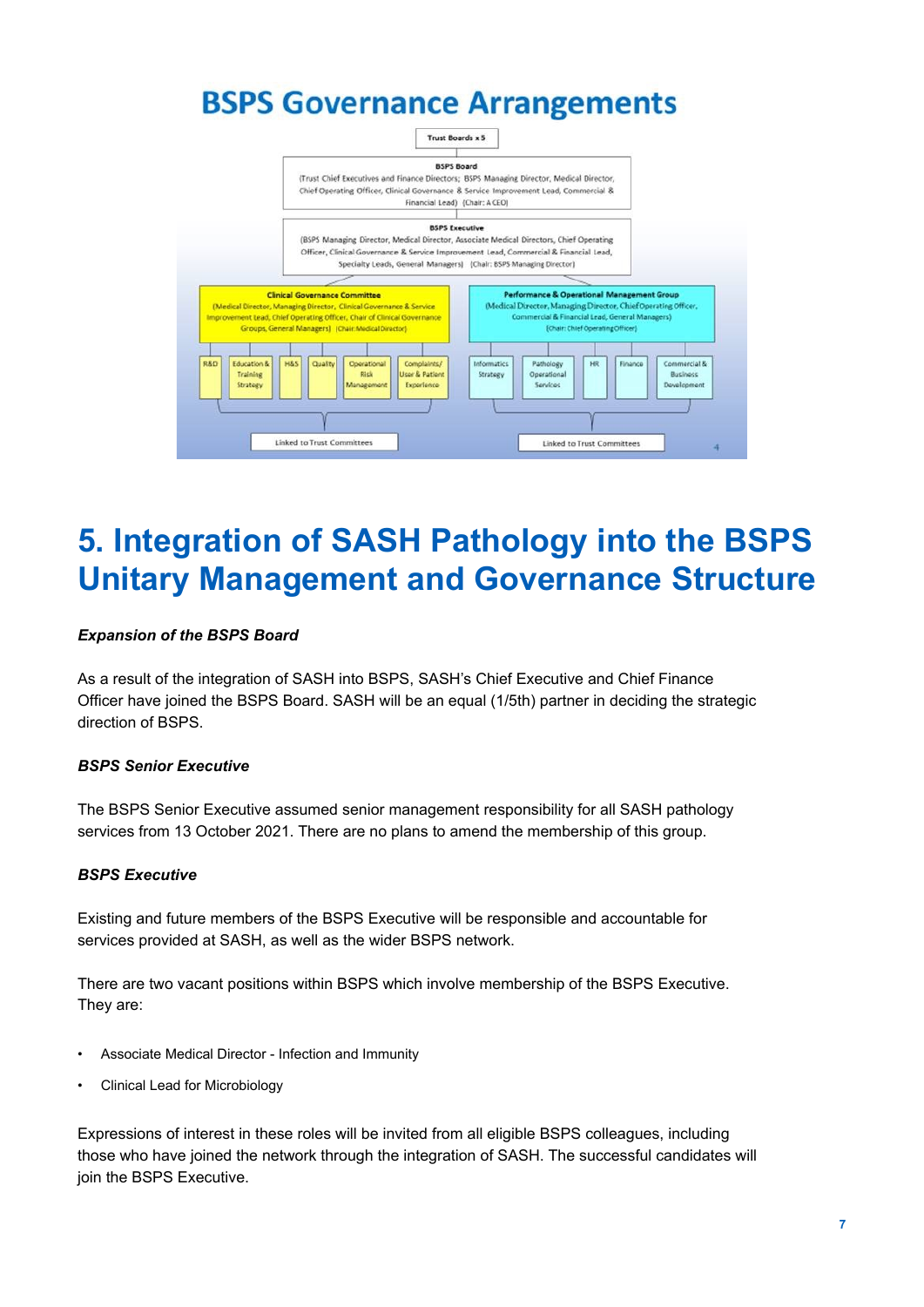#### *Medical Workforce and Medical Secretaries*

SASH's existing medical workforce will continue to be based at East Surrey Hospital, along with the administrative staff who support them.

BSPS's Associate Medical Directors will take on clinical leadership for services provided at SASH, in addition to the wider network. Local Clinical Leads, where they are appointed, will report into the relevant Associate Medical Director for their specialty.

SASH medical staff will retain their existing Responsible Officer (currently the Medical Director for SASH). This is in line with arrangements for medics at other BSPS partner Trusts. Where necessary and appropriate, BSPS's Medical Director will liaise with SASH in regards to the management of medical staff at SASH. This will include matters such as job planning, contractual matters and any process under the Maintaining High Professional Standards (MHPS) framework.

Some BSPS medical teams operate successful joint on-call rotas, which allow for more robust cover arrangements and reduced on-call frequency for individual team members, particularly in small teams. This may be the subject of further discussion/consultation once integrated service provision is more established.

### **6. Microbiology**

The SASH microbiology service will be integrated into the BSPS Infection and Immunity management structure from 13 December 2021.

Microbiology laboratory services will continue to be performed at Crawley Hospital up to and including 30 January 2022. All Microbiology laboratory services currently performed at Crawley Hospital, will transfer to Frimley Park Hospital from 31 January 2022.

### **7. Virology and Immunology**

SASH Virology and Immunology work is currently delivered at the Royal Sussex County Hospital. From 31 January 2022, this work will be brought in house to BSPS St Peter's Hospital Laboratories.

### **8. Blood Sciences**

From 13 December 2021, Specimen Reception Services at East Surrey, Royal Surrey County, Frimley Park, Wexham Park and Royal Berkshire Hospitals will be integrated into BSPS Blood Sciences. SASH's Blood Sciences Service will also be incorporated into BSPS.

On 13 June 2022, all SASH Blood Sciences General Practitioner (GP) work and specialist testing will transfer to the Frimley Park Hospital hub. This represents approximately 50% of SASH Blood Sciences work. Routine acute work will continue to be performed at East Surrey Hospital in a rapid response laboratory.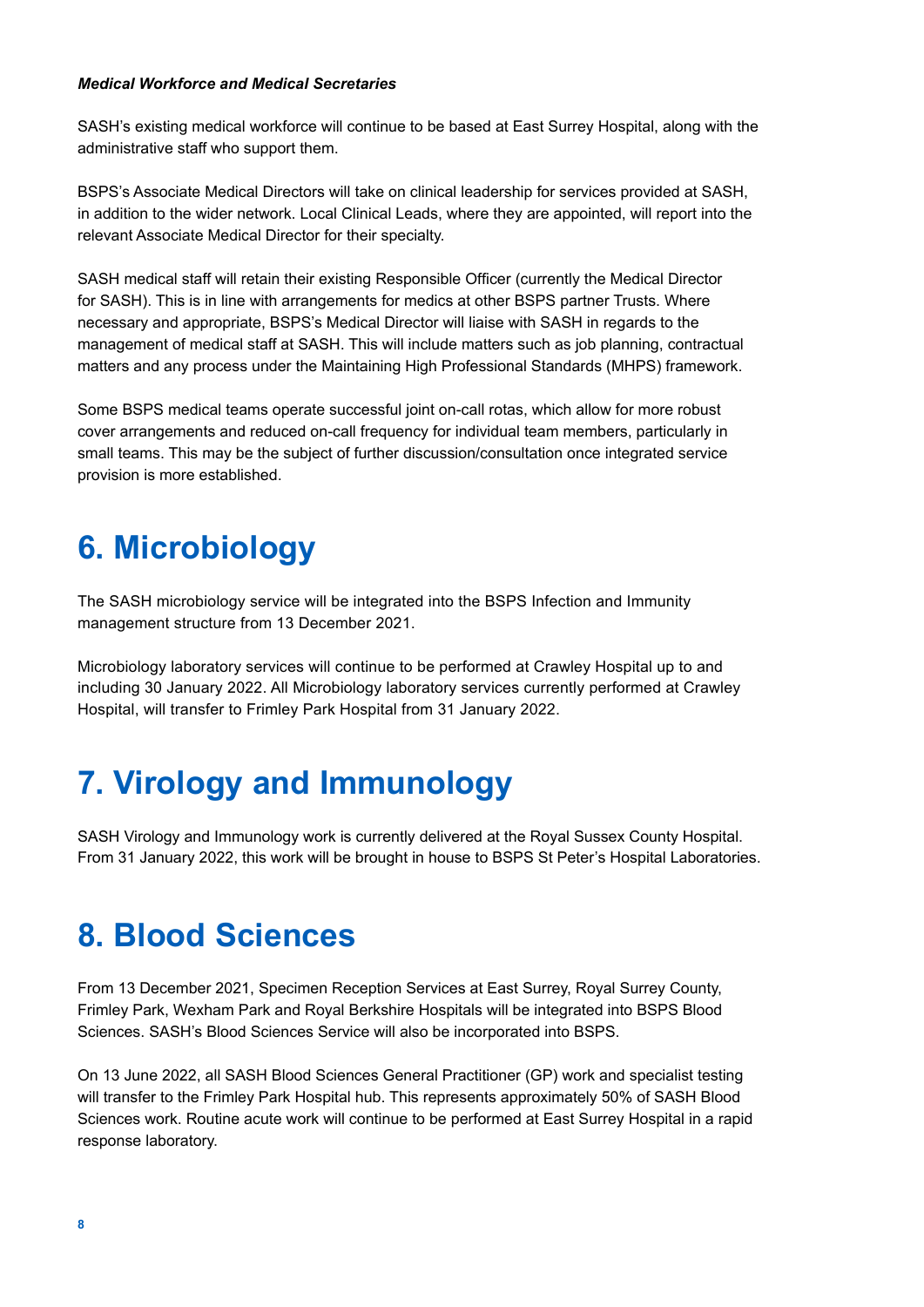# **9. Support Services**

From 13 December 2021, the following changes to BSPS Support Services will be introduced:

- **• Point of Care testing (POCT):** POCT across BSPS, including the service provided at SASH, will be brought into the Support Services management structure from 13 December 2021. There will be no immediate changes to the operation of the Point of Care testing service at SASH, which currently operates as a Rapid Onsite Test Laboratory for COVID-19, Flu and RSV testing. Future plans for the service include producing a business case to adopt the BSPS Point of Care testing operational and staffing model.
- **• Specimen Reception and Phlebotomy Arrangements:** Specimen Reception services will transfer from Support Services to Blood Sciences from 13 December 2021. Phlebotomy services will remain on site at East Surrey Hospital and will be integrated into BSPS's Support Services management structure.
- **• SASH Transport Services:** From 13 December 2021, SASH's Pathology Transport service will be integrated into BSPS's Support Services Structure. As pathology services transfer from SASH to other BSPS sites, as part of the plans for 2022 and beyond, transport routes are expected to adapt accordingly and additional transport staff will be recruited at SASH.

### **10. Cellular Pathology, including Mortuary Services**

SASH Cellular Pathology will be incorporated into the BSPS Cellular Pathology structure from 13 December 2021, with the SASH Head of Services for Cellular Pathology reporting directly into BSPS's Chief Operating Officer and continuing to manage Cellular Pathology and the Mortuary on the SASH site.

In September 2022, all SASH histology analysis laboratory work will transfer to Royal Surrey County Hospital and all SASH non-gynaecological Cytology work will transfer from East Surrey Hospital to St Peter's Hospital.

From September 2022, the Cellular pathology work remaining at East Surrey Hospital will be Consultant reporting, dissection and andrology work.

SASH's Mortuary service and Bereavement Office will remain on site at East Surrey Hospital. The Mortuary service will be integrated into BSPS's Cellular Pathology structure. The Bereavement Office will not be integrated into BSPS, but will instead report into SASH's General Manager for Clinical Haematology, within the Cancer and Diagnostics Division.